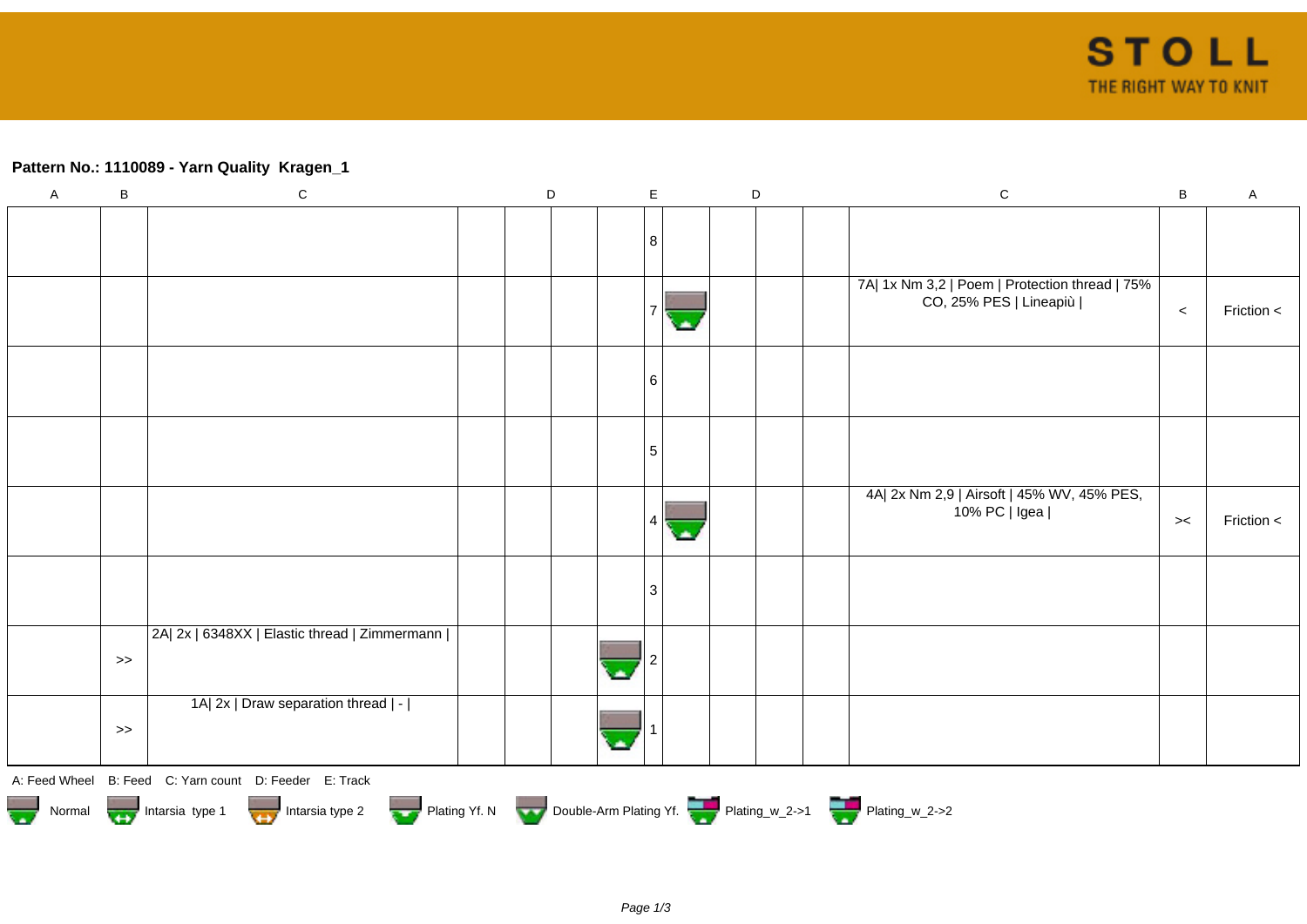## **Pattern No.: 1110089 - Yarn Quality V-Teil(e)**

| $\boldsymbol{\mathsf{A}}$ | $\, {\sf B}$ | ${\bf C}$                                                                | $\mathsf D$ | E                      | $\mathsf D$ |  | $\mathbf C$                                                              | B              | $\boldsymbol{\mathsf{A}}$ |
|---------------------------|--------------|--------------------------------------------------------------------------|-------------|------------------------|-------------|--|--------------------------------------------------------------------------|----------------|---------------------------|
|                           |              |                                                                          |             | 8                      |             |  |                                                                          |                |                           |
|                           |              |                                                                          |             |                        |             |  |                                                                          |                |                           |
|                           |              |                                                                          |             |                        |             |  | 7A  1x Nm 3,2   Poem   Protection thread   75%<br>CO, 25% PES   Lineapiù | $\prec$        | Friction <                |
|                           |              |                                                                          |             | 6                      |             |  |                                                                          |                |                           |
|                           |              |                                                                          |             | 5 <sup>1</sup><br>ملاد |             |  | 5A  4x Nm 2,9   Airsoft   45% WV, 45% PES,<br>10% PC   Igea              | $>\!\!><\!\!<$ | Friction <                |
|                           |              |                                                                          |             | 4                      |             |  | 4A  2x Nm 2,9   Airsoft   45% WV, 45% PES,<br>10% PC   Igea              | $>\,<$         | Friction <                |
|                           |              |                                                                          |             | 3                      |             |  |                                                                          |                |                           |
|                           | $>\!>$       | 2A  2x   6348XX   Elastic thread   Zimmermann                            |             |                        |             |  |                                                                          |                |                           |
|                           | $>\!>$       | 1A  2x   Draw separation thread   -                                      |             |                        |             |  |                                                                          |                |                           |
|                           |              | A: Feed Wheel B: Feed C: Yarn count D: Feeder E: Track                   |             |                        |             |  |                                                                          |                |                           |
|                           |              | Normal <b>Community</b> Intersia type 1 <b>Community</b> Intersia type 2 |             |                        |             |  | Plating Yf. N Double-Arm Plating Yf. Plating_w_2->1 Plating_w_2->2       |                |                           |